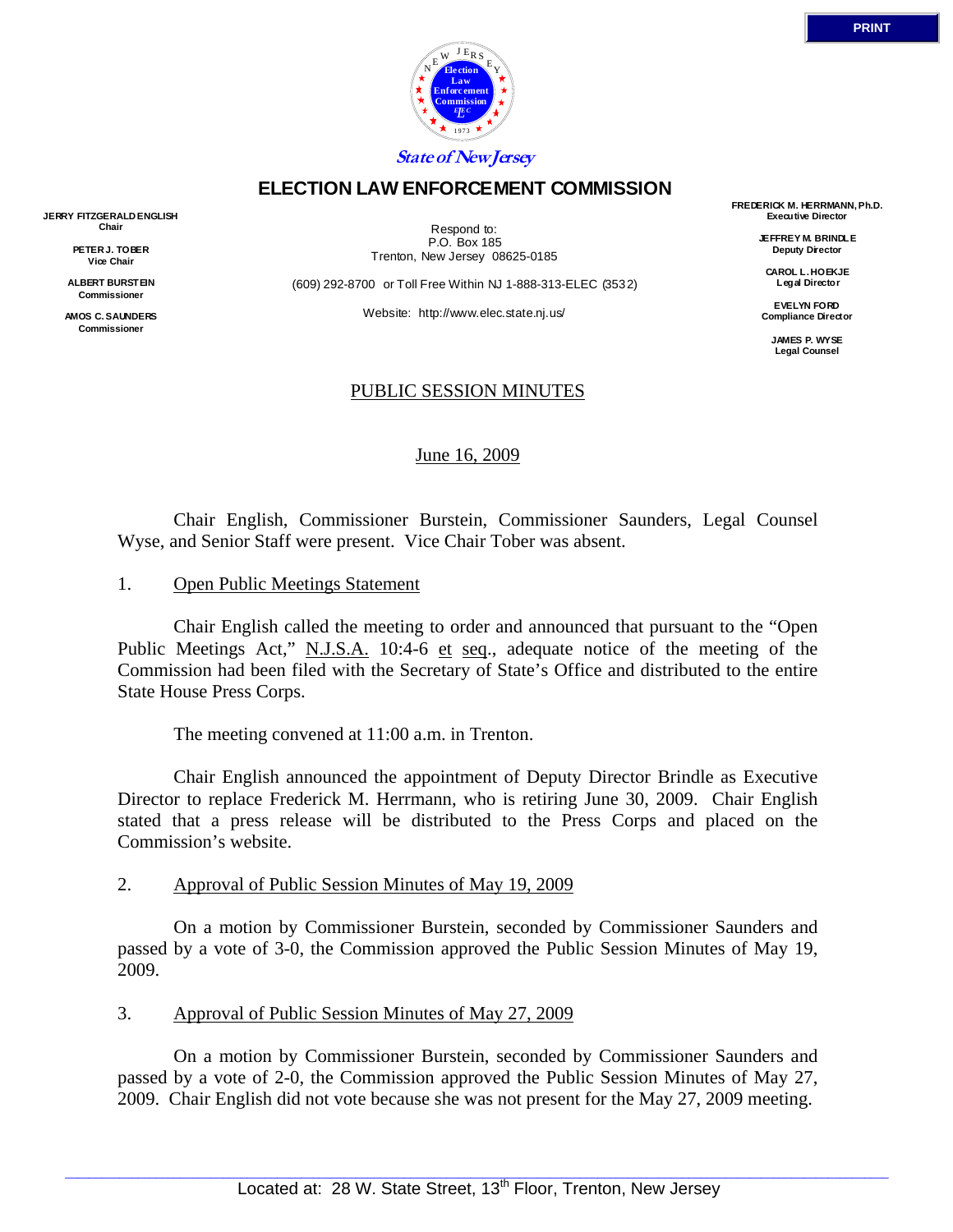#### 4. Executive Director's Report

#### A. Budget Update

 Executive Director Herrmann stated that at this point, it still appears that the Commission's Fiscal Year 2010 operating budget will be \$4.355 million as reported at the April meeting. He said, however, there may be an \$85,000 reduction to the \$6.8 million budgeted for distribution to the publicly-financed gubernatorial candidates in the general election.

 According to Dr. Herrmann, if the remaining \$6.72 million is insufficient to cover the needs of these candidates, the Campaign Act provides that the additional funds will be appropriated from the general treasury. He added, moreover, there may also be an \$84,000 reduction in the funding for the administration of the Gubernatorial Public Financing Program from \$480,000 to \$396,000. The Executive Director indicated that ELEC may also lose \$200,000 from the \$350,000 in its lobbying account, which is funded by governmental affairs agent fees, leaving \$150,000. He noted that none of these cuts will stop the Commission from performing its core mission, but ELEC will need to continue being very careful with how it spends its budget.

 Executive Director Herrmann said that it should be further noted that an early June settlement between the Administration and union officials appears to have resulted in a Statewide wage freeze and 10 furlough days but no layoffs for the new fiscal year. He asserted that staff will report back to the Commission at the July meeting on ELEC's final budget numbers for the new fiscal year and with a personnel update.

#### B. Enabling Legislation for the Office of Lieutenant Governor

 According to Executive Director Herrmann, A-3902 (Quigley), the enabling legislation creating the office of Lieutenant Governor, passed the General Assembly 45-29 on May 21, 2009.

 Dr. Herrmann stated that Director of Special Programs Amy Davis and he attended the Senate State Government Committee meeting on June 11, 2009, that considered this bill and a nearly identical Senate version, S-2829 (Scutari) to provide technical assistance if requested. He mentioned that it is anticipated that the Legislature will pass a substitute for this legislation with clarifying amendments before the end of the month and the Governor will sign it shortly thereafter. The executive director said that upon enactment, ELEC will distribute a fact sheet detailing the major provisions of the new law for the candidates, media, and public. He reported that the fact sheet will mention:

• creation of one campaign committee for both the gubernatorial and lieutenant gubernatorial candidates with the same contribution and expenditure limits and public funds cap as under the original law,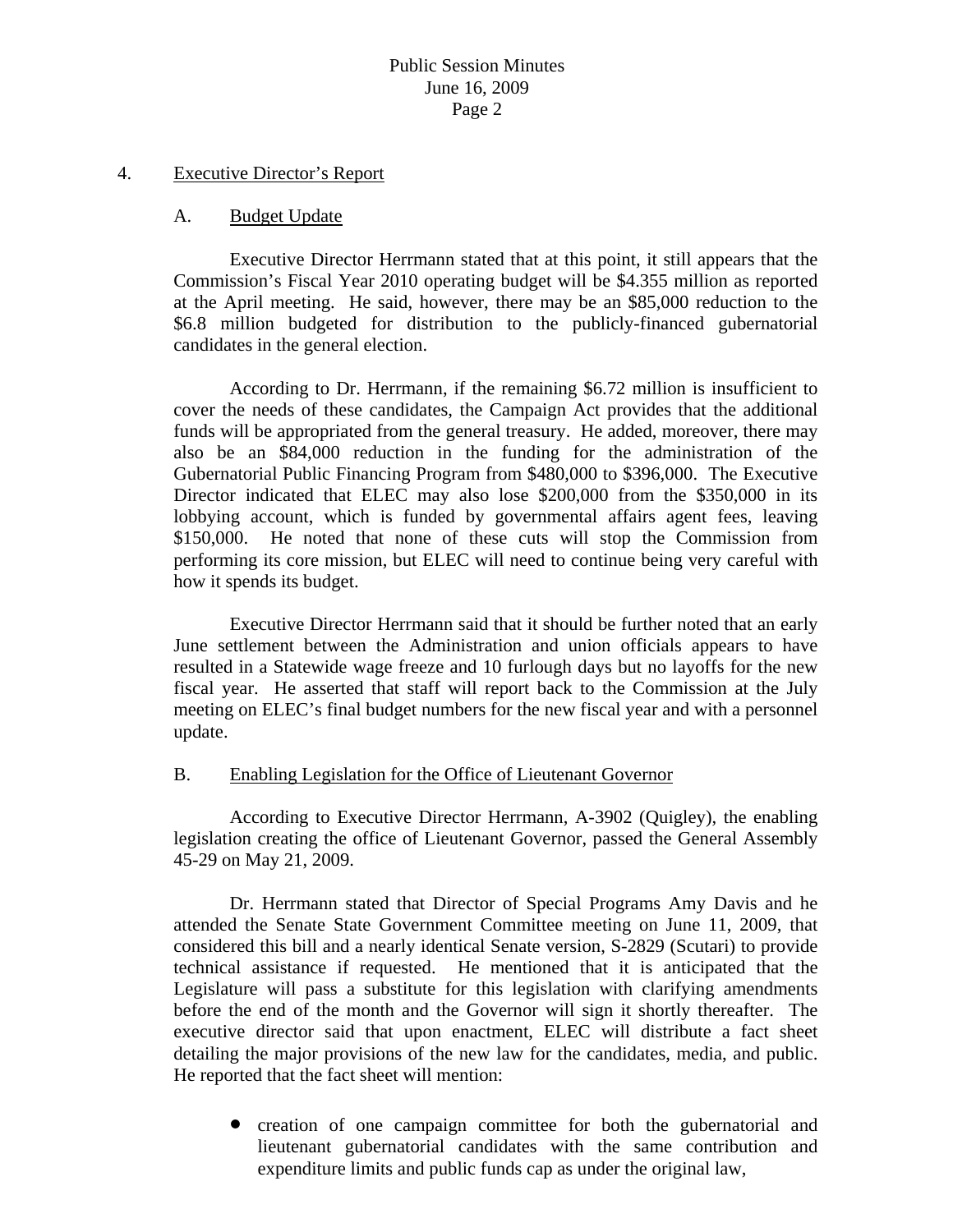- permission for each of the candidates to contribute \$25,000 of personal funds to this committee,
- establishment of an additional debate for lieutenant gubernatorial candidates, and
- addition of Personal Financial Disclosure and Issue Advocacy Organization reporting requirements for lieutenant gubernatorial candidates to parallel the same provisions for gubernatorial candidates.

 In addition, Executive Director Herrmann mentioned that staff is exploring the Commission's regulatory options under the new law and will report back to the Commission on them at the July meeting. He noted that the new law also gives ELEC specific authority to issue advisory opinions related to candidates for the office of Lieutenant Governor.

### C. National News

 The Executive Director informed the Commission that a new report by the Brennan Center for Justice at the New York University School of Law finds that low contribution limits as well as public financing increase electoral competition. He said that in 2006, the U.S. Supreme Court invalidated campaign financing reforms in Vermont partly because of the assumption that low contribution limits hurt challengers. Dr. Herrmann advised the Commission that in Randall v. Sorrell, the Court found Vermont's contribution limits unconstitutionally low. He mentioned, however, that this new study argues that low contribution limits benefit challengers not incumbents. It states that the Court incorrectly concluded that low contribution limits act as an "incumbency protection plan." The executive director said that such limits, according to the report, actually make elections more competitive. Moreover, he added, public financing is found to have a similar pro-competitive effect on elections. Executive Director Herrmann indicated that it should prove very interesting to see the impact of the Center's study on future court decisions in this vital area.

### D. Staff Activities

 According to the Executive Director, on May 28, 2009, the staff released detailed fundraising data from the 11-day pre-election reports of candidates running in the General Assembly primary. He reported that the total amounts raised and spent increased slightly from the amounts reported in 2005, the last time the lower house ran without the Senate. He noted that the \$11.2 million raised in 2009 was three percent greater than in 2005, while the \$6 million spent represented a four percent increase over that year. Executive Director Herrmann expressed special thanks to Compliance Director Ford, Director of Information Technology Carol Neiman, and their staffs for a job very well done in an exceedingly short timeframe.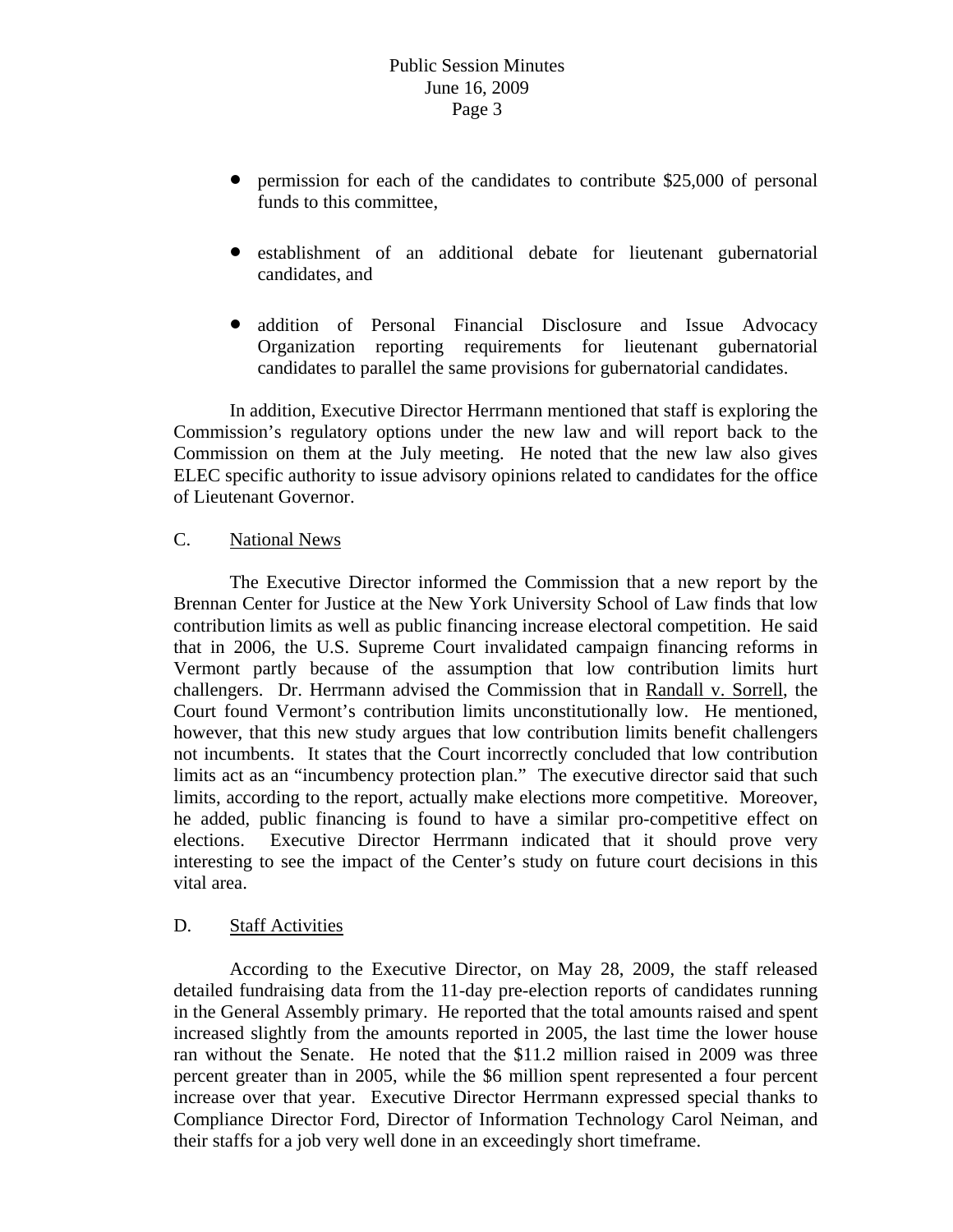The Executive Director advised the Commission that on June  $4<sup>th</sup>$  and June  $11<sup>th</sup>$ , staff from all of ELEC's divisions held special training sessions for staff staff from all of ELEC's divisions held special training sessions for staff members of the Department of Law and Public Safety to familiarize them with the Commission's work and procedures. He stated that the program also allowed Commission staff to build a closer working relationship with their peers at the Department. The Executive Director again expressed thanks to Compliance Director Ford for setting up the program and Legal Director Hoekje, Director of Special Programs Davis, Director of Review and Investigation Leonard Gicas, Director of Information Technology Neiman, and Senior Compliance Officer Kimberly Key for leading various sessions along with Compliance Director Ford.

 According to Dr. Herrmann, Director of Information Technology Neiman and her staff have designed a new "quick link" on the website to create direct access to gubernatorial candidate reports. He indicated that this innovation makes it simpler for the public, media, academics, and good government groups to find and review these critically important documents.

- E. Summer Meeting Schedule
	- July 21, 2009 at 11:00 a.m. (General Election Gubernatorial Debate sponsor selection) in Trenton;
	- August 18, 2009 at 11:00 a.m. (if needed) in Trenton; and
	- September 15, 2009 at 11:00 a.m.

### 5. 2009 Gubernatorial Public Financing Program Update

### **Lonegan - Submissions 11 through 14**

 Special Programs Director Davis stated that since the last Commission meeting, staff has received and completed its review of Candidate Steven Lonegan's submissions 11 through 14 and issued public funds totaling \$570,767.52. She said that Candidate Lonegan has received a total of \$2,057,502.84 in public funds. According to Director Davis, Candidate Lonegan may file submissions until November  $4<sup>th</sup>$  for the 2009 primary election.

### **2009 General Election**

 Director Davis indicated that the first date any 2009 general election candidate could apply for public funds was June 9, 2009. She said that to date, no applications have been received and added that the next date for filing matching fund submissions is Tuesday, June 23<sup>rd</sup>. Director Davis noted that the Commission will also conduct its selection of 2009 general election debate sponsors at its July meeting and that the deadline for receipt of debate sponsor applications is July  $1<sup>st</sup>$ .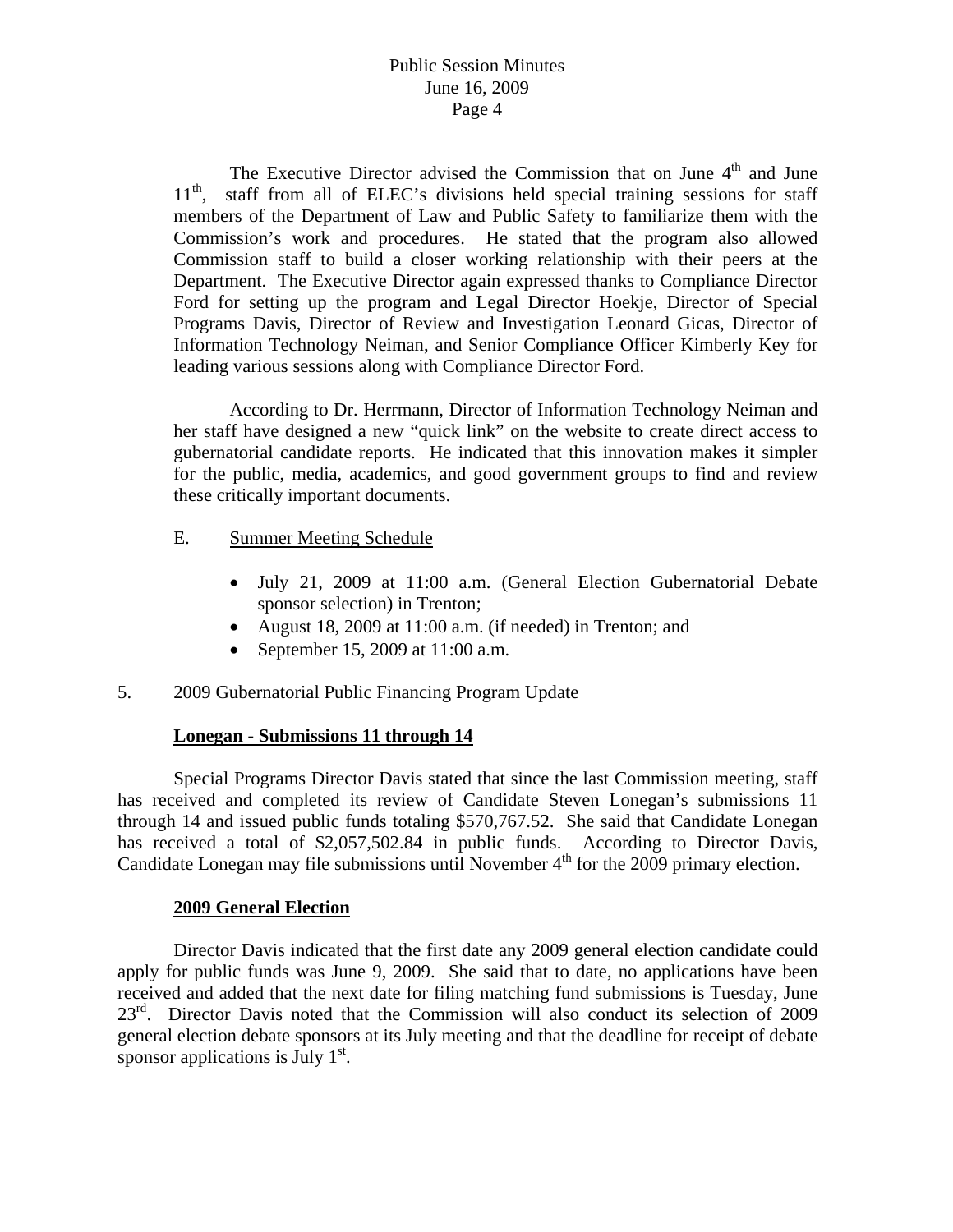#### 6. Request for Advisory Opinion No. 01-2009

 The Commission received a request for an advisory opinion from Margaret F. Catalano, Esq., on behalf of Daggett for Governor, Inc., an independent candidate for Governor. Ms. Catalano asked the Commission about reporting obligations in connection with the proposed sale of merchandise as a means of promoting the candidate.

 Specifically, the Daggett campaign asked whether or not it could sell merchandise as a means of promoting information about the candidate. The campaign asked the following: 1) how does the campaign report expenditures associated with the sale of merchandise, and 2) are any or all portions of the receipts from such sale reportable as "contributions."

 After reviewing the foregoing question, Legal Director Hoekje said that staff recommended that the Commission advise the Dagget campaign that the proposed transactions are reportable events. Legal Director Hoekje added that all expenditures from the sale of the merchandise must be reported as operating disbursements of the campaign, and all receipts from the proposed transactions involving the sale of merchandise by the campaign must be reported as contributions as that term is defined in the Reporting Act. She said that contributions would be subject to the contribution limit, the reporting of contributor information, and the requirements of the pay-to-play laws. She also stated that public financing monies could not be used for fundraising purposes, and contributions eligible for match would only be eligible to the extent that the amount of the contribution exceeded the cost.

 Chair English spoke about the importance of the Public Financing Program and the history of how ELEC has dealt with various public financing issues. She said that she is pleased that the first issue the Commission is dealing with this time around is in the form of an advisory opinion request.

 Chair English invited Margaret Catalano, Esq. to address the Commission concerning the request.

 Ms. Catalano stated that she understands the concerns about disclosure and is keenly aware of the need to regulate it. She said, however, that in this case there is no specific regulation with regard to merchandising. Ms. Catalano said that the campaign was merely trying to communicate with voters. She said that the campaign desired to sell merchandise like tee shirts at cost and believes that it is not really an expense or contribution. She said it is something of a hybrid.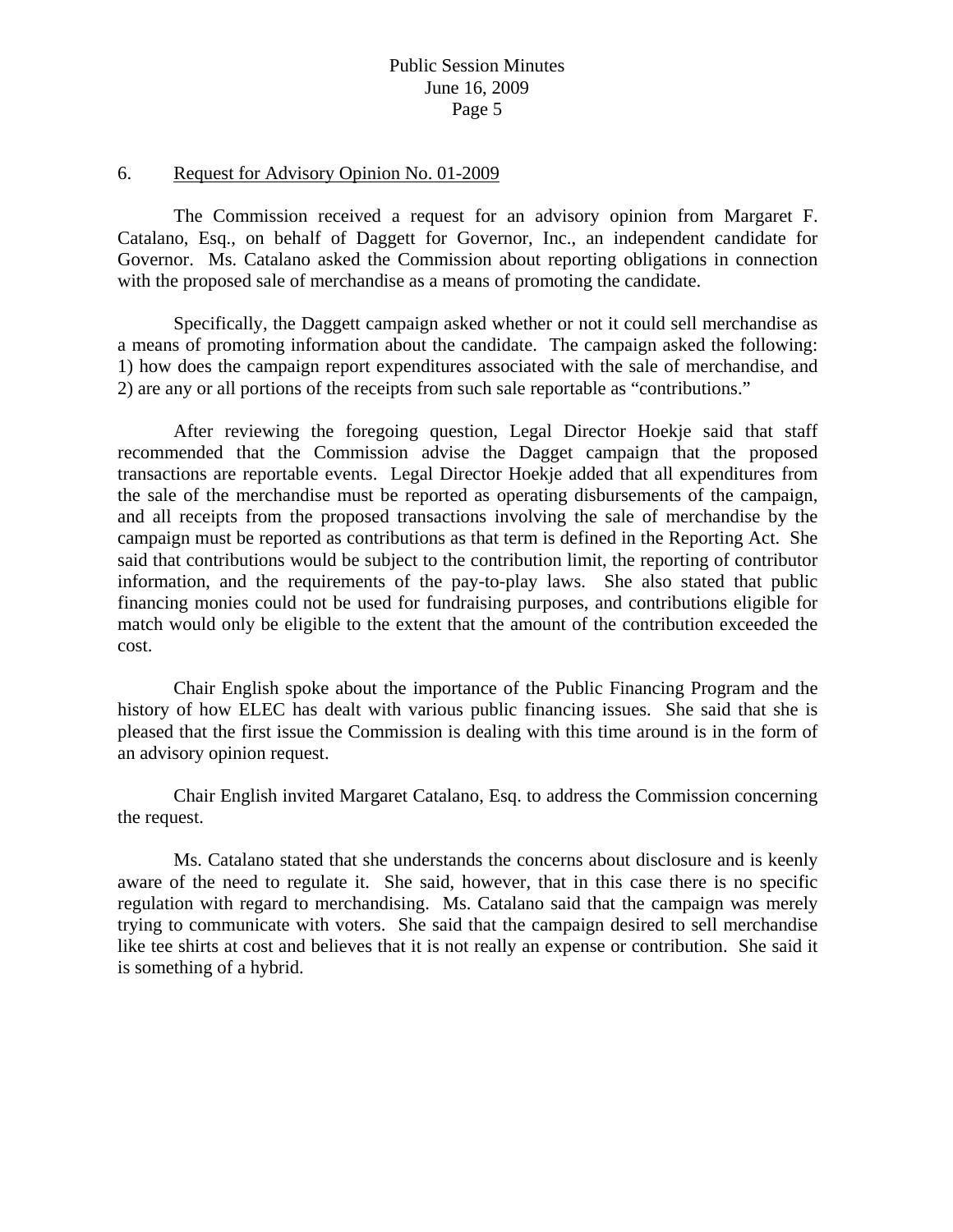Ms. Catalano stated that there is no monetary benefit to the campaign but merely one of communication. She said she understands how it can be construed as an expense but not a contribution and added that it basically comes down to a "wash." Ms. Catalano said that the campaign, which is a grassroots, independent campaign, is likely to not undertake this project if it is not a wash from a financial and disclosure point of view.

 Commissioner Burstein asked if this situation was similar to the use of dollar bills as a fundraising device.

 Legal Director Hoekje answered in the negative in that the law prohibits the use of money as an inducement to solicit contributions.

 Commissioner Burstein asked whether or not the proposed transactions would impact in-kind contributions. Legal Director Hoekje answered in the affirmative.

 Commissioner Saunders asked about someone giving \$10,000 for merchandise. Legal Director Hoekje stated that the amount in excess of \$3,400 would constitute an excessive contribution.

 Commissioner Saunders stated that he understood staff's position and agreed with it but that he does see how it could be burdensome and onerous when dealing with items of *de minimis* value.

 Legal Director Hoekje stated that contributor information is not required to be reported for contributions received in amounts of \$300 or less, but that contributions submitted for matching public funds by gubernatorial candidates must include such documentation.

 Director of Special Programs Davis said that in public financing records must always be maintained because at some point a contributor, in the aggregate, may reach or exceed the contribution limit.

 Ms. Catalano said that it is impractical to think a campaign can sell 250 buttons at a rally and keep records.

Commissioner Burstein asked how ELEC would know the specific costs.

 Ms. Catalano stated that the campaign would maintain invoices and records of the transactions.

 Commissioner Burstein expressed his sympathy for the problems that arise for the independent campaigns.

 Chair English said that the Commission's staff should examine the issue further and asked if the campaign would grant an extension of time to answer until the July meeting.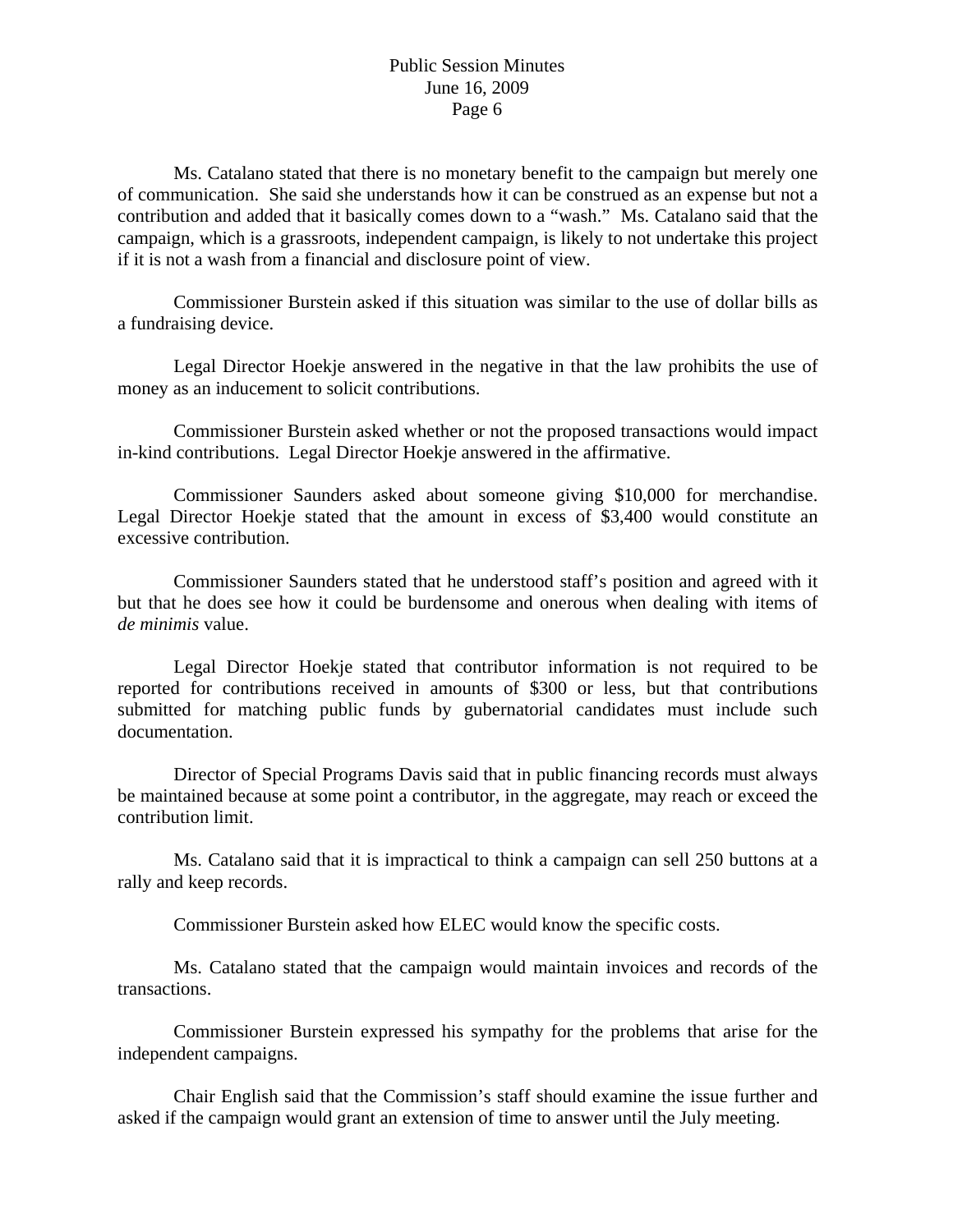Legal Director Hoekje noted that the Advisory Opinion request was received on June 2, 2009, and that the campaign had previously granted a 30-day extension of time to answer.

 Counsel Wyse noted that if the campaign does not grant a further extension, the Commission must decide by the deadline (July 2, 2009).

 On a motion by Commissioner Saunders, seconded by Commissioner Burstein and passed by a vote of 3-0, the Commission voted to postpone a decision on the matter pending further discussion.

 Ms. Catalano will respond to the request for further extension upon consulting with the campaign and inform staff.

# 7. Executive Director Herrmann's Retirement

 The Commission presented Executive Director Herrmann with a: Resolution from Governor Jon S. Corzine, Joint Resolution from the Senate and General Assembly, and Proclamation from ELEC upon his retirement commemorating his many valuable years of public service and dedication to the Commission and the citizens of New Jersey. In honoring Dr. Herrmann, numerous guests were featured, including former ELEC Commissioners. Attending the event were:

- William E. Schluter, former State Senator and the sponsor of ELEC's enabling legislation;
- Frank P. Reiche, the First Chair of ELEC and a former Chair of the Federal Election Commission;
- Susan S. Lederman, former Commissioner and former National President of the League of Women Voters;
- Gregory E. Nagy, former Legal Director;
- Arthur F. Herrmann, family member;
- Susan K. Herrmann, family member; and,
- various ELEC directors and staff members.

### 8. Resolution to go into Executive Session

 On a motion by Commissioner Saunders, seconded by Commissioner Burstein and passed by a vote of 3-0, the Commission resolved to go into Executive Session to discuss anticipated litigation, which will become public as follows:

A. Final Decision Recommendations in violation proceedings which will not become public. However, the Final Decisions resulting from those recommendations will become public not later than seven business days after mailing to the named respondents.